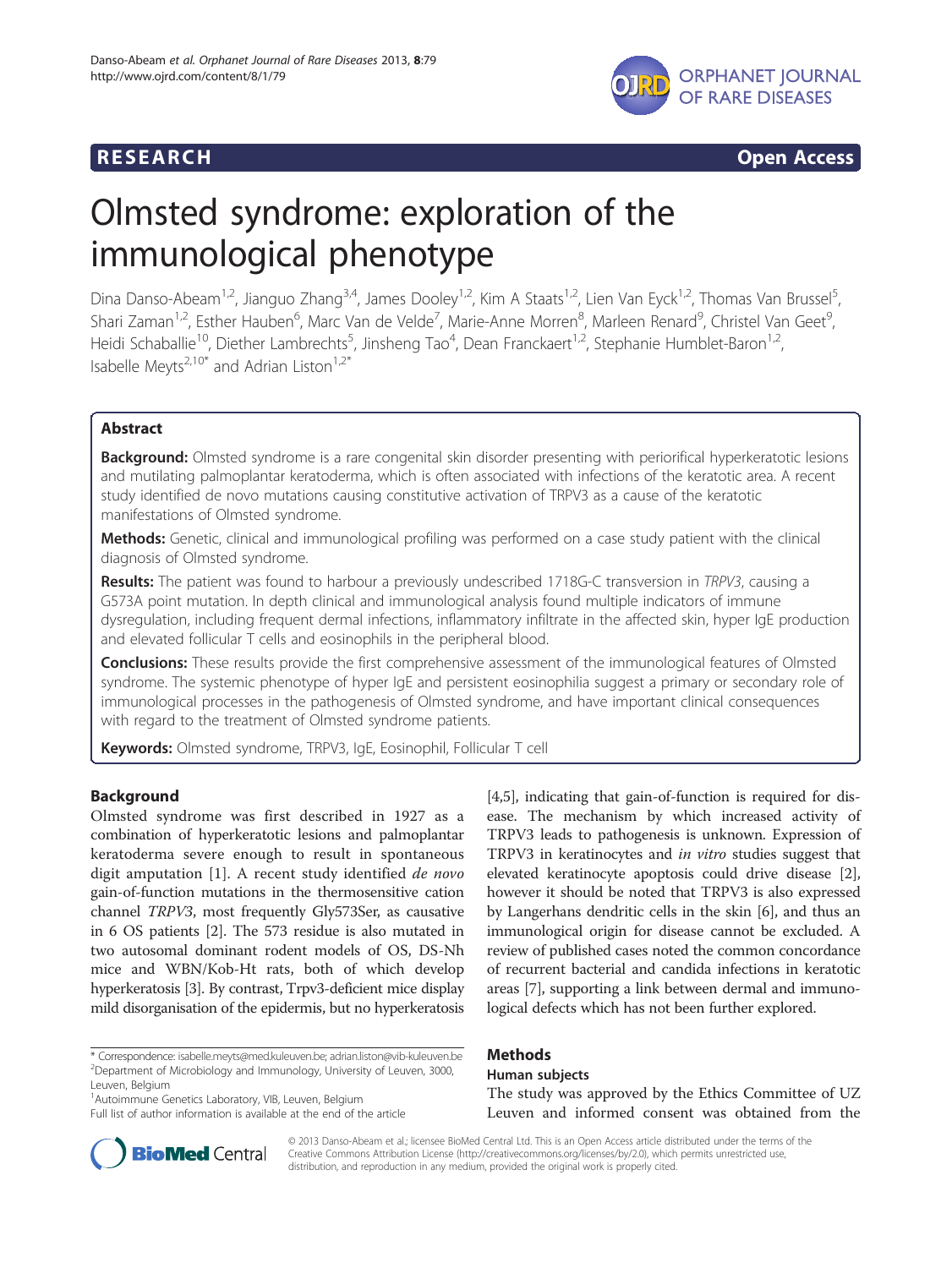<span id="page-1-0"></span>patient and his parents. Healthy volunteers for immune phenotyping were 3 males and 8 females, including the healthy sister of the patient, and were all Caucasians between the ages of 21 and 24 years. Blood was drawn from each donor only after informed consent had been given. All healthy controls used were matched for ethnicity to the patient family (self-declared Flemish ethnicity for at least 3 generations).

# Genetic analysis

DNA was isolated from heparinized blood of the patient and all-exome sequencing was performed as described earlier [[8](#page-6-0)]. Detected variants were filtered to remove those which were non-exonic, synonymous or non-rare (allele frequency greater than 0.5% in dbSNP, 1000 Genomes or HapMap, or present in YH). Confirmation and frequency testing of the TRPV3 1718G-C transition was performed via Sequenom in a blinded manner using iPLEX technology on a MALDI-TOF based MassARRAY Compact Analyser (Sequenom Inc., CA, USA) as described previously [[9](#page-6-0)]. Prediction of mutations on protein function were performed using Polyphen-2 (v2.2.2r398) [[10](#page-6-0)] and SIFT [\[11\]](#page-7-0).

#### Flow cytometry

Peripheral blood mononuclear cells (PBMC) were isolated from heparinized blood of patients and controls using

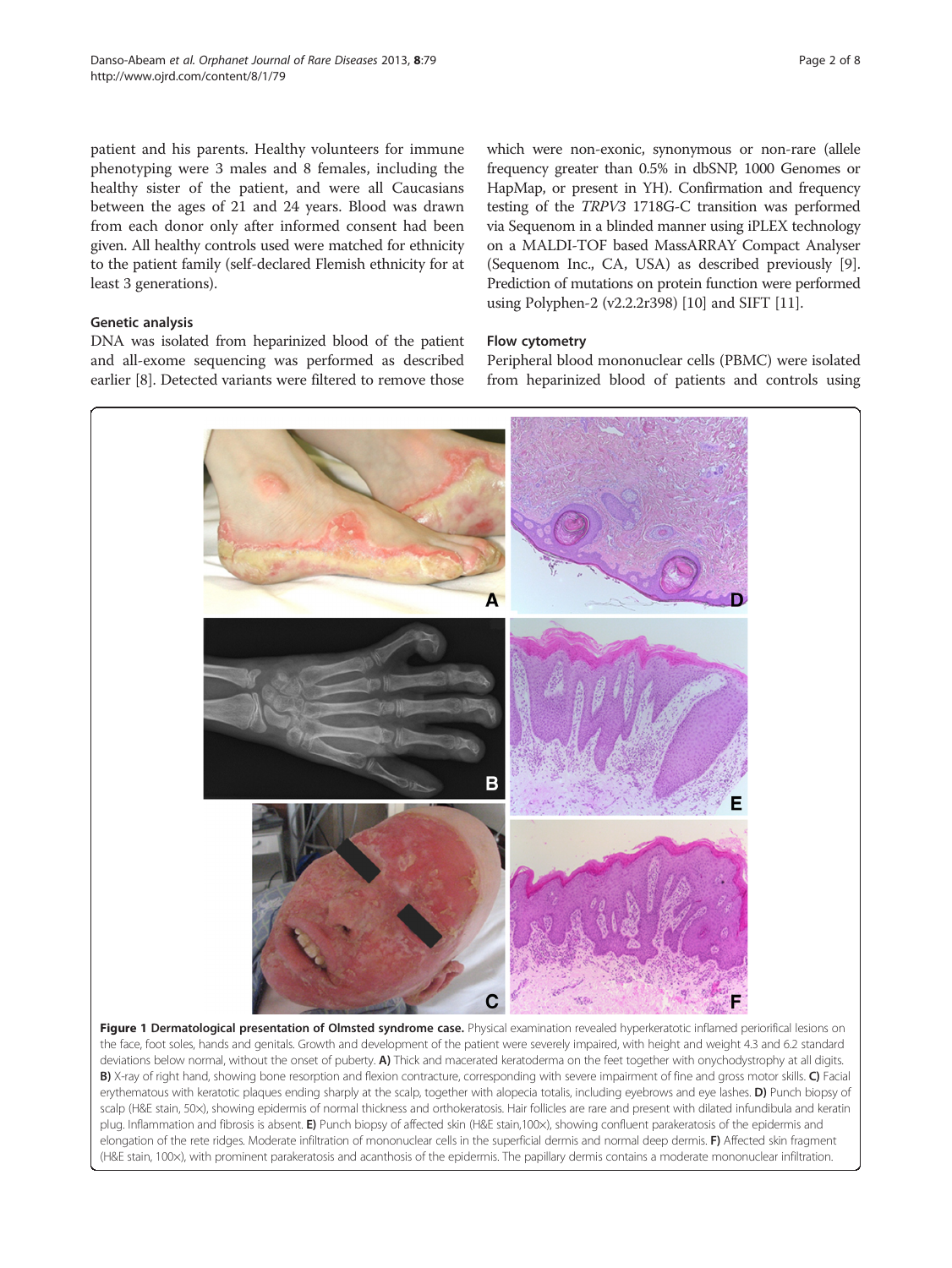<span id="page-2-0"></span>Table 1 Predicted effect of TRPV3 mutations

| <b>Mutation</b> | Phenotype            | Polyphen-2                                   | <b>SIFT</b> |
|-----------------|----------------------|----------------------------------------------|-------------|
| G573A           | Olmsted (this study) | 0.775 (sensitivity: 0.85, specificity: 0.92) | 0.01        |
| G573C           | Olmsted [2]          | 0.995 (sensitivity: 0.68, specificity: 0.97) | 0.00        |
| G573D           | Unknown              | 0.924 (sensitivity: 0.81, specificity: 0.94) | 0.00        |
| G573E           | Unknown              | 0.941 (sensitivity: 0.80, specificity: 0.94) | 0.00        |
| G573F           | Unknown              | 0.996 (sensitivity: 0.55, specificity: 0.98) | 0.00        |
| G573            | Native allele        | NA.                                          | <b>NA</b>   |
| G573H           | Unknown              | 0.996 (sensitivity: 0.55, specificity: 0.98) | 0.00        |
| G573I           | Unknown              | 0.992 (sensitivity: 0.70, specificity: 0.97) | 0.00        |
| G573K           | Unknown              | 0.941 (sensitivity: 0.80, specificity: 0.94) | 0.00        |
| G573L           | Unknown              | 0.970 (sensitivity: 0.77, specificity: 0.96) | 0.00        |
| G573M           | Unknown              | 0.999 (sensitivity: 0.14, specificity: 0.99) | 0.00        |
| G573N           | Unknown              | 0.941 (sensitivity: 0.80, specificity: 0.94) | 0.00        |
| G573P           | Unknown              | 0.970 (sensitivity: 0.77, specificity: 0.96) | 0.00        |
| G573Q           | Unknown              | 0.992 (sensitivity: 0.70, specificity: 0.97) | 0.00        |
| G573R           | Unknown              | 0.960 (sensitivity: 0.78, specificity: 0.95) | 0.00        |
| G573S           | Olmsted [2,13]       | 0.048 (sensitivity: 0.94, specificity: 0.83) | 0.05        |
| G573T           | Unknown              | 0.941 (sensitivity: 0.80, specificity: 0.94) | 0.00        |
| G573V           | Unknown              | 0.960 (sensitivity: 0.78, specificity: 0.95) | 0.00        |
| G573W           | Unknown              | 0.999 (sensitivity: 0.14, specificity: 0.99) | 0.00        |
| G573Y           | Unknown              | 0.996 (sensitivity: 0.55, specificity: 0.98) | 0.00        |
| W692G           | Olmsted [2]          | 0.999 (sensitivity: 0.14, specificity: 0.99) | 0.00        |

lymphocyte separation medium (LSM, MP Biomedicals) and frozen in 10% DMSO (Dimethyl sulfoxide, Sigma). Thawed cells were stained with eBioscience antibodies against CD11c (3.9), CD3 (SK7), CD4 (RPA-T4), CD8a (RPA-T8), CD19 (HIB19), CD45Ra (HI100), CD56 (MEM188), HLA-DR (LN3), FOXP3 (206D, Biolegend), IFN-γ (4S.B3 IL-17 (eBio64DEC17), IL-2 (MQ1-17H12), CXCR5 (IgG23, R&D), CD31 (WM-59), CCR7 (3D12), IgM (MHM-88, Biolegend), CD27 (O323), IgE (IgE21), CD24 (eBioSN3, SN3 A5-2H10), CD38 (HIT2), γδTCR (B1.1), Vα24Jα18 (6B11), CD56 (MEM188), CD14 (61D3), CD123 (6H6) and IL-4 (8D4-8). For cytokine staining, T cells were stimulated ex vivo for five hours in 50 ng/ml PMA (Phorbol 12-myristate 13-acetate, Sigma) and 500 ng/ml ionomycin (Sigma) in the presence of GolgiStop (BD Biosciences) before staining. Prior to intracellular staining, cells were first surface stained as described, fixed and permeabilised using fixation/permeabilisation buffer (eBioscience) for Foxp3 staining or Cytofix/cytoperm (BD) for other intracellular stainings. All data were acquired on BD FACSCantoII and analysed with FlowJo (Tree star).

# Results

# Clinical features of index patient

The index patient is an 18 year old Caucasian male with Olmsted Syndrome, the second child of nonconsanguineous, healthy parents. The boy was born at 31 weeks gestation and his neonatal course was complicated by intraventricular haemorrhage and neonatal convulsions. His skin condition was present from birth with erythematosquamous periorifical lesions on the face, progressively extending to involve feet, hands and genitals (Figure [1](#page-1-0)). Notably, initiation of skin lesions on the feet coincided with the patient starting to walk, and an injury on the thigh resulted in chronic lesions, indicating responsiveness of dermatological features to the environment. Initially the differential diagnosis of congenital pityriasis rubra pilaris, acrodermatitis enteropathica and chronic mucocutaneous candidiasis was put forward, however histologic examination was suggestive of psoriasis (Figure [1](#page-1-0)). The phenotypic diagnosis of Olmsted Syndrome was made

Table 2 Immunoglobulin measurement from Olmsted syndrome case at 17 years of age

| Isotype            | Blood concentration (g/L) | Normal range  |
|--------------------|---------------------------|---------------|
| lgG                | 10.6                      | 5.76-12.65    |
| $\rightarrow$ lgG2 | 2.77                      | 1.06-6.10     |
| $\rightarrow$ lgG3 | 0.19                      | $0.18 - 1.63$ |
| lgA                | 3.33                      | $0.18 - 2.32$ |
| lgM                | 1.45                      | $0.30 - 1.59$ |
| IgE                | 4241 kU/L                 | $<$ 35 kU/L   |
|                    |                           |               |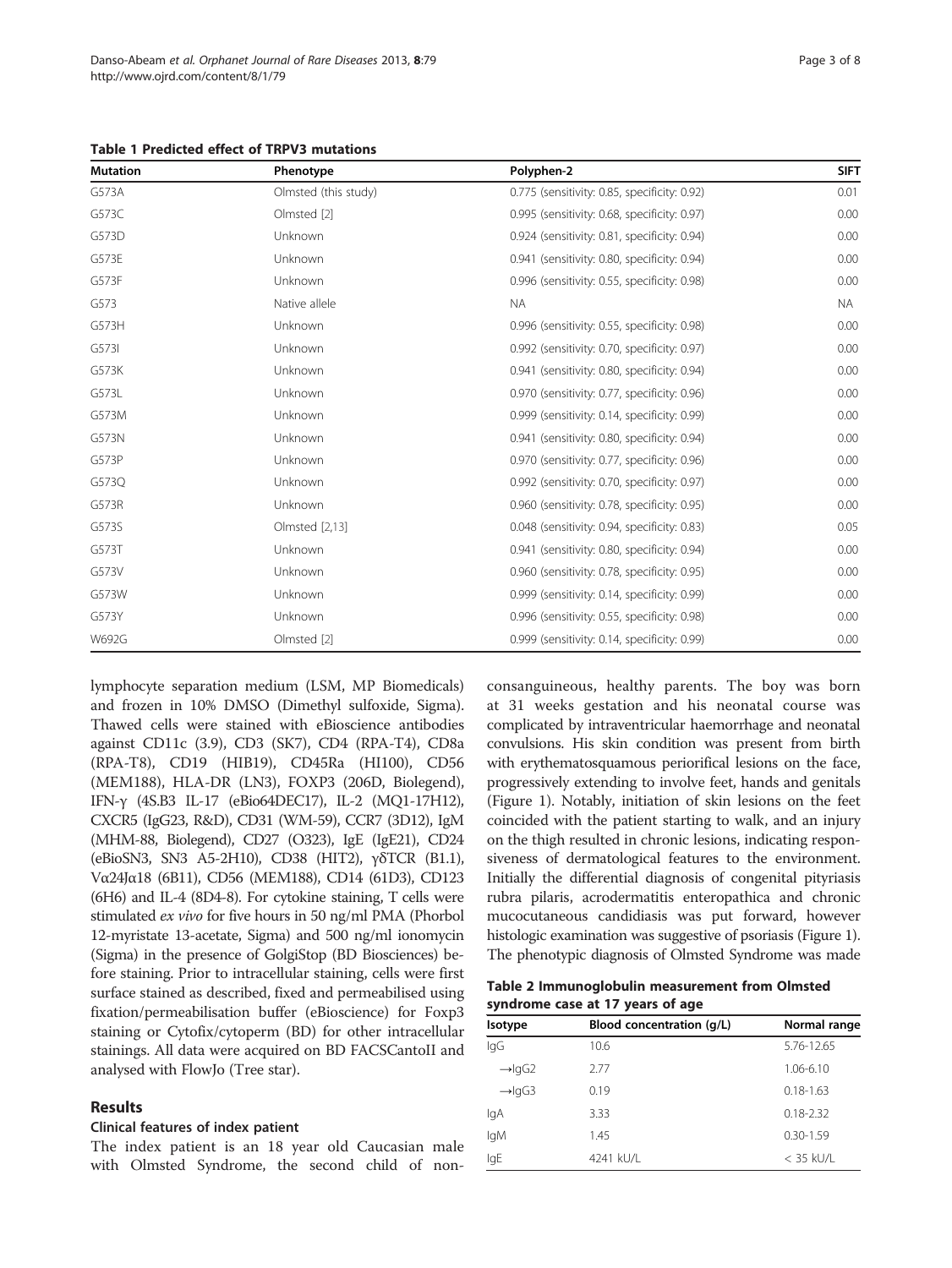<span id="page-3-0"></span>at age 4 years. Skin lesions remain severe with chronic refractory itching and pain resulting in insomnia despite trials with topical and systemic corticosteroids, isotretinoin, vitamin D, topical and systemic calcineurin inhibitors, methotrexate, several antihistaminics, amitriptyline and morphine substrates. From the age of 8 years scrapings of the skin lesions were performed every 2 weeks under general anaesthesia to reduce contractures, purulent collections and fissures. Self-reported quality of life is still poor.

#### Identification of a novel mutation in TRPV3

Genetic assessment of the case was performed via exome sequencing. No mutations were observed in candidate genes combining immunological and dermatological manifestations, including FOXP3, SPINK5 and FLG. Additionally, no mutations in MBTPS2 (recently shown to cause Olmsted syndrome) [\[12\]](#page-7-0) were observed. Filtering out common polymorphisms identified a novel heterozygous G1718C transversion in TRPV3, resulting in a Gly573Ala missense mutation. The G1718C mutation was confirmed by Sequenom and was absent in available healthy family members and 871 healthy controls. While de novo mutation fits the available genetic and clinical familial data, DNA from the father was not available to exclude paternal inheritance. The Gly573Ala mutation has not been previously described in Olmsted Syndrome, however



Figure 2 Immunological profile of an Olmsted syndrome patient. Relative frequencies of peripheral blood leukocyte populations at 18 years of age, unless otherwise indicated. A) Major blood leukocyte subsets. B) Fluctuating peripheral blood eosinophil numbers over time, grey zone indicates normal range. C) Major CD4 T lymphocyte subsets. D) Helper T cell lineages. E) CD8 T lymphocyte subsets. F) B cell subsets. The described Olmsted Syndrome case is indicated by a filled circle and healthy age-matched controls are indicated as empty circles. The mean and standard deviation (error bars) shown exclude the values for the patient. TCM, central memory T cell; TEM, effector memory T cell; TEMRA, CD45RA-expressing effector memory T cell; Tfh, follicular T cell; Th1, type 1 helper T cell; Th2, type 2 helper T cell; Th17, IL-17-expressing helper T cell; RTE, recent thymic emigrant.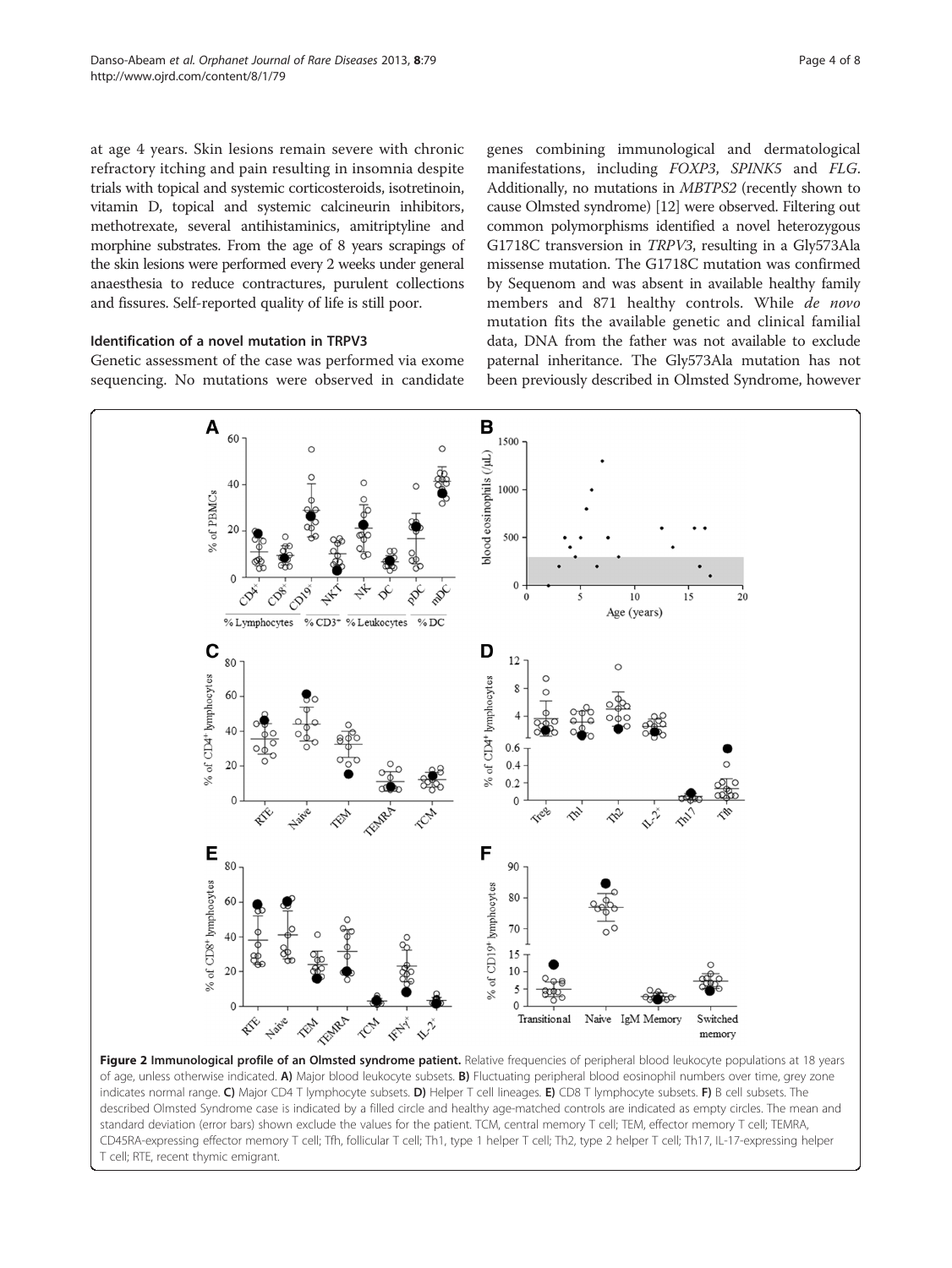mutations in this amino acid location (Gly573) cause disease in both patients and rodent models [\[2,3](#page-6-0)[,13\]](#page-7-0). The Gly573 location is predicted to be highly sensitive to mutation, with all possible amino acid changes, including Gly573Ala, predicted to be damaging (Table [1\)](#page-2-0), providing the genetic diagnosis of Olmsted syndrome.

# Clinical and diagnostic manifestations of immune dysregulation in the index patient

Within 3 months of birth the patient demonstrated severe immunological components of the disease, with frequent bacterial and fungal infections of the skin (especially Candida albicans) requiring chronic treatment with antibiotics and antifungals. Invasive bacterial or fungal infections were never observed. Analysis of antibody isotypes indicated normal IgM and IgG concentrations, although IgG3 was frequently at or below the lower end of the normal range (from the age of 3 years on) and IgA was consistently elevated (Table [2\)](#page-2-0). Antibody isotypes were first measured at the age of 3 years, with the exception of IgE, which was not measured until 17 years, when hyper IgE with values well above the normal range were observed. The patient's NIH score for HyperIgE syndrome is 34, with values >40 being suggestive of AD HyperIgE syndrome. No autoantibodies were detected (data not shown).

# Elevated follicular T cells and systemic eosinophilia in the index patient

In order to account for the immunological components of the case, we profiled the peripheral immune system. Of the major mononuclear leukocyte cell types surveyed the patient values were within one standard deviation of the mean of the healthy controls, with the exception of NKT cells (Figure [2](#page-3-0)A and Table 3). Granulocyte numbers/ function/chemotaxis were normal, except for a chronic elevation in eosinophils, which frequently reached levels consistent with eosinophilia (Figure [2B](#page-3-0)). Within the T lymphocyte population we found no sign of excessive T cell activation, despite the history of chronic infection (Figure [2C](#page-3-0)-E and Table [4\)](#page-5-0). Indeed, naïve cells were over-represented within both the CD4 and CD8 T cell populations, while activated and effector memory T cells subsets were as low, or lower, than healthy controls. T cell proliferation tests with candida, tetanus, PHA and PWM were normal (data not shown). The one effector T cell population that was elevated in the OS patient was the follicular helper (Tfh) CD4 T cell, which was 4-fold more abundant. Despite the function of circulating Tfh cells in promoting B cell responses [[14\]](#page-7-0), analysis of B cell subsets revealed no systemic activation, with transitional and naïve B cells at or above the high end of the healthy range, and memory and switched B cells at the low end (Figure [2F](#page-3-0) and Table [5](#page-5-0)). IgE+ B cells were not increased in circulation, indicating that the presence of IgE-secreting plasma cells may be limited to secondary lymphoid sites.

# **Discussion**

Olmsted Syndrome is considered a dermatological disease based on the defining clinical features, however the frequency of cutaneous infections in patients indicates at least some immunological involvement. Here we have investigated the immunological profile of a patient confirmed to have Olmsted Syndrome by independent clinical and genetic diagnoses. The concordance in this patient of frequent cutaneous infections, psoriasis-like infiltration, hyper IgE, chronic eosinophilia and elevated follicular T cells in the peripheral blood all point to a novel immunological component of Olmsted Syndrome. While the penetrance of immunological manifestations in other cases of Olmsted Syndrome remains to be determined, these results have important pathophysiological implications. Based on dermatological-immunological interaction described here, two mechanistic models warrant further testing.

|  |  | Table 3 Frequency of major leukocyte subsets from patient with mutation in TRPV3 and age-matched healthy controls |  |
|--|--|-------------------------------------------------------------------------------------------------------------------|--|
|--|--|-------------------------------------------------------------------------------------------------------------------|--|

| Subset            | Defining surface markers                  | Patient (%) | Healthy volunteers (%) |                     |
|-------------------|-------------------------------------------|-------------|------------------------|---------------------|
|                   |                                           |             | Mean (SD)              | Median (min-max)    |
| T cells           | $CD3^+$                                   | 25.0        | 21.7(10.7)             | 20.2 (8.48-41.6)    |
| <b>B</b> cells    | $CD19+$                                   | 25.7        | 28.9 (11.5)            | 26.5 (16.9-55.1)    |
| $νδ T$ cells      | $νδ$ TCR <sup>+</sup>                     | 0.25        | 0.23(0.21)             | $0.15(0.04 - 0.72)$ |
| <b>iNKT</b> cells | $CD3^{+}$ Va24Ja18 <sup>+</sup>           | 0.49        | 0.52(0.25)             | $0.55(0.09-0.89)$   |
| NKT cells         | $CD3+CDS6+$                               | 2.49        | 10.2 (4.91)            | $9.35(4.15-16.8)$   |
| NK cells          | CD3CD19CD14CD11cCD56 <sup>+</sup>         | 22.0        | 21.2(10.1)             | 18.2 (9.17-40.8)    |
| Dendritic cells   | CD3CD19CD14CD56                           | 6.67        | 6.66(2.76)             | $6.21(2.96-11.4)$   |
| $\rightarrow$ mDC | CD11c <sup>+</sup> HLA-DR <sup>+</sup>    | 35.5        | 41.4(6.17)             | 42.2 (31.8-55.4)    |
| $\rightarrow$ pDC | $CD11c$ <sup>-</sup> $CD123$ <sup>+</sup> | 21.3        | 16.8 (10.9)            | 19.9 (3.88-39.25)   |

T cells are shown as percentage total leukocytes; B cells and γδ T cells are shown as percentage total lymphocytes; iNKT and NKT cells as percentage T cells; NK cells and dendritic cells are shown as percentage total leukocytes while mDC and pDC are shown as percentage dendritic cells.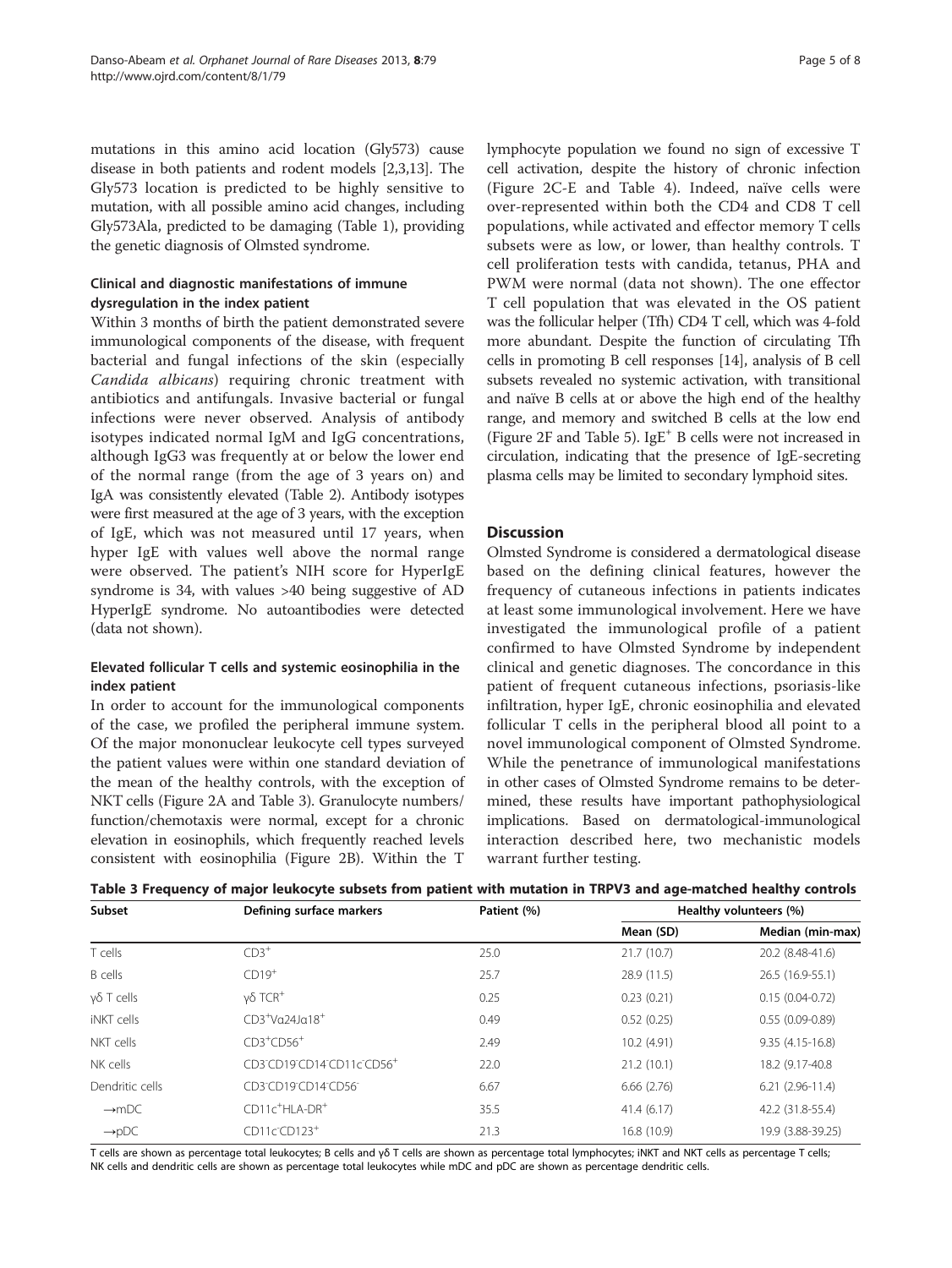| Subset                          | Defining surface markers                                | Patient (%) | Healthy volunteers (%) |                      |
|---------------------------------|---------------------------------------------------------|-------------|------------------------|----------------------|
|                                 |                                                         |             | Mean (SD)              | Median (min-max)     |
| T cells                         | $CD3+$                                                  | 25.0        | 21.7 (10.7)            | 20.2 (8.48-41.6)     |
| $CD4+$ subsets                  |                                                         |             |                        |                      |
| $CD4+$ T cells                  | $CD4^+CD8^-$                                            | 18.2        | 11.0(6.03)             | 7.79 (3.82-19.9)     |
| $\rightarrow$ Treg              | $Foxp3$ <sup>+</sup>                                    | 1.91        | 3.67(2.52)             | 2.97 (1.54-9.37)     |
| $\rightarrow$ Th1               | $IFNv+$                                                 | 1.22        | 3.18(1.57)             | 3.36 (0.96-5.28)     |
| $\rightarrow$ Th2               | $IL-4$ <sup>+</sup>                                     | 2.14        | 5.03(2.45)             | 5.12 (1.90-11.0)     |
| $\rightarrow$ Th17              | $IL - 17 +$                                             | 0.08        | 0.05(0.04)             | $0.03(0-0.1)$        |
| $\rightarrow$ IL-2 <sup>+</sup> | $IL-2$ <sup>+</sup>                                     | 1.69        | 2.25 (1.06)            | 2.67 (0.95-4.11)     |
| $\rightarrow$ Tfh               | CD45RA <sup>-</sup> CXCR5 <sup>+</sup>                  | 0.59        | 0.14(0.11)             | $0.11(0.026 - 0.41)$ |
| $\rightarrow$ Naïve             | CD45RA <sup>+</sup> CCR7 <sup>+</sup>                   | 61.3        | 44.1 (9.73)            | 43.6 (31.0-58.4)     |
| $\rightarrow$ RTE               | CD45RA <sup>+</sup> CCR7 <sup>+</sup> CD31 <sup>+</sup> | 46.3        | 35.6 (8.77)            | 35.7 (22.8-49.7)     |
| $\rightarrow$ TCM               | CD45RA <sup>-</sup> CCR7 <sup>+</sup>                   | 14.6        | 12.2 (4.24)            | 11.6 (6.36-18.7)     |
| $\rightarrow$ TEM               | CD45RA <sup>-</sup> CCR7 <sup>-</sup>                   | 15.6        | 32.5 (7.54)            | 35.2 (21.0-43.7)     |
| $\rightarrow$ TEMRA             | CD45RA <sup>+</sup> CCR7                                | 8.50        | 11.9(5.55)             | 7.78 (6.52-21.2)     |
| $CDB+ subsets$                  |                                                         |             |                        |                      |
| $CDS+ T cells$                  | $CD4$ <sup>-<math>CD8</math><sup>+</sup></sup>          | 7.75        | 9.51(4.12)             | 8.64 (4.45-17.5)     |
| $\rightarrow$ IFNy <sup>+</sup> | $IFNy^+$                                                | 8.1         | 23.3 (9.09)            | 19.9 (12.7-40.0)     |
| $\rightarrow$ IL-2 <sup>+</sup> | $IL-2$ <sup>+</sup>                                     | 1.48        | 3.46 (1.74)            | 2.82 (1.78-7.17)     |
| $\rightarrow$ Naïve             | CD45RA <sup>+</sup> CCR7 <sup>+</sup>                   | 60.9        | 41.2 (13.9)            | 37.4 (26.3-62.2)     |
| $\rightarrow$ RTE               | CD45RA <sup>+</sup> CCR7 <sup>+</sup> CD31 <sup>+</sup> | 59.0        | 38.2 (14.0)            | 32.3 (24.0-60.0)     |
| $\rightarrow$ TCM               | CD45RA <sup>-</sup> CCR7 <sup>+</sup>                   | 3.08        | 3.11(1.52)             | 2.91 (1.08-6.00)     |
| $\rightarrow$ TEM               | CD45RA <sup>-</sup> CCR7 <sup>-</sup>                   | 16.0        | 24.1 (7.63)            | 22.0 (14.8-41.3)     |
| $\rightarrow$ TEMRA             | CD45RA <sup>+</sup> CCR7                                | 20.1        | 31.6 (12.5)            | 31.2 (15.3-49.9)     |

<span id="page-5-0"></span>Table 4 T lymphocyte profile of Olmsted syndrome case and age-matched healthy controls

The frequency of CD3<sup>+</sup> cells is shown as percentage from all leukocytes. CD4<sup>+</sup> subsets and CD8<sup>+</sup> subsets are from percentage CD4<sup>+</sup> and CD8<sup>+</sup> respectively.

The first model of disease development supported by these observations is that of a disease process driven by primary defects in keratinocytes. It has been reported that constitutive activation of TRPV3 in keratinocytes drives apoptosis [\[2](#page-6-0)]. Either in response or in addition to this apoptosis, excessive keratin production drives the cutaneous changes. In this model, the link between the dermatological and immunological components would be mediated via barrier disturbance allowing frequent cutaneous infections, which in turn would cause secondary eosinophilia, Tfh polarisation and differentiation of IgE-secreting plasma cells. In support of this model is the known association of mutations in the keratin genes with other palmoplantar keratodermas [\[15](#page-7-0)], indicating that primary changes in keratinocytes can indeed drive the major dermatological features. In addition, elevated IgE and other immunological features are observed, albeit rarely, in primary dermatological diseases such as Netherton syndrome and Ichthyosis vulgaris [[16\]](#page-7-0). Less supportive of this model is the mechanism by which increased

|  | Table 5 Relative proportion of B cell subsets in the Olmsted syndrome case and age-matched healthy controls |
|--|-------------------------------------------------------------------------------------------------------------|
|--|-------------------------------------------------------------------------------------------------------------|

| Subset                         | <b>Definition</b><br>Patient (%)   |      | Healthy volunteers (%) |                     |
|--------------------------------|------------------------------------|------|------------------------|---------------------|
|                                |                                    |      | Mean (SD)              | Median (min-max)    |
| <b>B</b> cells                 | $CD19+$                            | 25.7 | 28.9 (11.5)            | 26.5 (16.9-55.1)    |
| $\rightarrow$ Naïve            | lgM <sup>+</sup> CD27              | 84.5 | 76.9 (4.51)            | 76.9 (68.9-84.7)    |
| $\rightarrow$ Memory           | lgM <sup>+</sup> CD27 <sup>+</sup> | 1.91 | 2.84(1.00)             | 2.58 (1.61-4.65)    |
| $\rightarrow$ Switched memory  | lgMCD27 <sup>+</sup>               | 4.40 | 7.30(2.15)             | $6.82(4.3-12.0)$    |
| $\rightarrow$ IgE <sup>+</sup> | $lgE$ <sup>+</sup>                 | 0.09 | 0.13(0.09)             | $0.11(0.04 - 0.37)$ |
| $\rightarrow$ Transitional     | CD24hiCD38hi                       | 12.0 | 4.94(2.10)             | 4.63 (1.76-8.14)    |
|                                |                                    |      |                        |                     |

CD19<sup>+</sup> B cells are shown as percentage of total lymphocytes; all other B cell subsets are shown as percentage of CD19<sup>+</sup> B cells.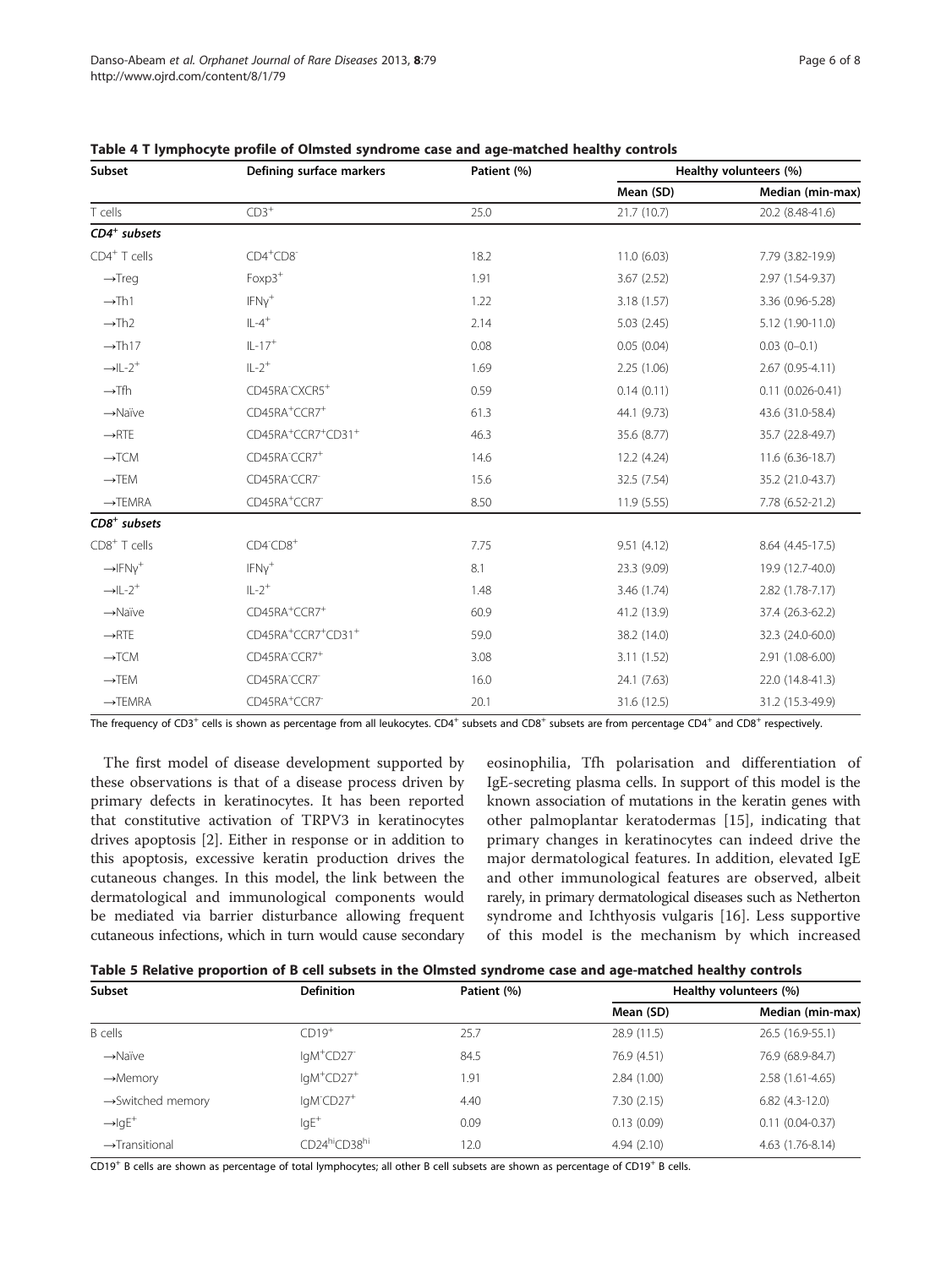<span id="page-6-0"></span>keratinocyte apoptosis results in thickening, rather than thinning, of the skin, and why thickening would reduce the efficacy of the skin as an immunological barrier. Furthermore, the immunological features of this patient are not commonly observed in other cases of barrier disruption, although this result may simply be due to a lack of investigation into any immunological phenotype. Finally, the sharp barrier between affected and unaffected regions remains a curious and unexplained feature in a primary disease of keratinocytes.

Based on the case study presented here we propose a second, alternative model of Olmsted Syndrome development. While TRPV3 is described as having a keratinocytespecific gene expression profile, the immunological gene express atlas also reports high expression of TRPV3 within Langerhans dendritic cells, uniquely among immunological cell types [6]. It is therefore possible that mutations causing constitutive activation of TRPV3 may also alter the properties of Langerhans cells by impeding dermatological tolerance and driving local autoimmunity. In this case, the characteristic dermatological features of the disease may arise as secondary effects, such as occurs in IPEX or APS-1 [\[16\]](#page-7-0). In support of this model is the effect of 17(R)-resolvin D1, a specific inhibitor for TRPV3 [\[17](#page-7-0)]. This inhibitor, produced as a leukocyte metabolite, has strong systemic anti-inflammatory properties independent of the skin barrier [[18,19](#page-7-0)], indicating that TRPV3 does have primary immunological functions. In addition, the excessive inflammatory response to injury observed in this patient would be consistent with a primary immune disorder, and the sharp demarcation of affected areas is a common feature of immune-driven inflammation, such as psoriasis and Langerhans cell histiocytosis. Further research is needed to confirm the ubiquity of these findings and to test the two competing models of pathophysiology they inspire.

# Conclusions

Olmsted Syndrome is a rare congenital skin disorder, accompanied by frequent infections. In this report we describe the immunological phenotype of a patient with Olmsted Syndrome, confirmed by independent clinical and genetic diagnoses. We found a variety of immunological disturbances, including frequent dermal infections, hyper IgE levels, chronic eosinophilia and elevated follicular T cells in the peripheral blood. These results illuminate for the first time the immunological component of Olmsted Syndrome, and raise two competing hypotheses for disease mechanism: a primary dermatological disease which can cause secondary immunological dysregulation; or a primary cutaneous immunological disease, which manifests with strong dermatological effects. Investigation of additional cases and rodent models may aid in determining which of these disease mechanisms is at play in this devastating disease.

#### Competing interests

The spouse of A. Liston is an employee of UCB Pharma. The other authors declare no conflict of interests.

#### Authors' contributions

DD-A, JD and DF performed immunoassays. JZ, KAS, LVE, TVB, DL, and JT performed genetic analysis. SZ, EH, MVdV, MM, CVG, HS, SH-B and IM provided clinical diagnostics and analysis. IM and AL designed the study and wrote the manuscript with the support of all authors. All authors read and approved the final manuscript.

#### Authors' information

Equal contribution first authors: Dina Danso-Abeam, Jianguo Zhang and James Dooley.

Equal contribution senior authors: Isabelle Meyts and Adrian Liston.

#### Acknowledgements

This work was supported by the FWO, KUL, VIB and the European Research Council grant IMMUNO.

#### Author details

<sup>1</sup> Autoimmune Genetics Laboratory, VIB, Leuven, Belgium. <sup>2</sup>Department of Microbiology and Immunology, University of Leuven, 3000, Leuven, Belgium. <sup>3</sup>T-Life Research Center, Fudan University, Shanghai, China. <sup>4</sup>BGI-Shenzhen Shenzhen, China. <sup>5</sup>Laboratory of Translational Genetics, Vesalius Research Center, VIB and University of Leuven, Leuven, Belgium. <sup>6</sup>Pathology, Faculty of Medicine, University Hospital Leuven, Leuven, Belgium. <sup>7</sup>Anesthesiology Faculty of Medicine, University Hospital Leuven, Leuven, Belgium. 8 Dermatology, Faculty of Medicine, University Hospital Leuven, Leuven, Belgium. <sup>9</sup>Pediatric Hemato-Oncology, Faculty of Medicine, University Hospital Leuven, Leuven, Belgium. <sup>10</sup>Pediatrics, Faculty of Medicine, University Hospital Leuven, Leuven, Belgium.

#### Received: 5 April 2013 Accepted: 8 May 2013 Published: 21 May 2013

#### References

- 1. Olmsted HC: Keratodermia palmaris et plantaris congenitalis: report of a case showing associated lesions of unusual location. Am J Dis Child 1927, 33:757–764.
- 2. Lin Z, Chen Q, Lee M, Cao X, Zhang J, Ma D, Chen L, Hu X, Wang H, Wang X, et al: Exome sequencing reveals mutations in TRPV3 as a cause of Olmsted syndrome. Am J Hum Genet 2012, 90:558–564.
- 3. Asakawa M, Yoshioka T, Matsutani T, Hikita I, Suzuki M, Oshima I, Tsukahara K, Arimura A, Horikawa T, Hirasawa T, Sakata T: Association of a mutation in TRPV3 with defective hair growth in rodents. J Invest Dermatol 2006, 126:2664–2672.
- 4. Moqrich A, Hwang SW, Earley TJ, Petrus MJ, Murray AN, Spencer KS, Andahazy M, Story GM, Patapoutian A: Impaired thermosensation in mice lacking TRPV3, a heat and camphor sensor in the skin. Science 2005, 307:1468–1472.
- 5. Cheng X, Jin J, Hu L, Shen D, Dong XP, Samie MA, Knoff J, Eisinger B, Liu ML, Huang SM, et al: TRP channel regulates EGFR signaling in hair morphogenesis and skin barrier formation. Cell 2010, 141:331–343.
- 6. Heng TS, Painter MW: The Immunological Genome Project: networks of gene expression in immune cells. Nat Immunol 2008, 9:1091–1094.
- 7. Mevorah B, Goldberg I, Sprecher E, Bergman R, Metzker A, Luria R, Gat A, Brenner S: Olmsted syndrome: mutilating palmoplantar keratoderma with periorificial keratotic plaques. J Am Acad Dermatol 2005, 53:S266–S272.
- 8. Wang JL, Cao L, Li XH, Hu ZM, Li JD, Zhang JG, Liang Y, San A, Li N, Chen SQ, et al: Identification of PRRT2 as the causative gene of paroxysmal kinesigenic dyskinesias. Brain 2011, 134:3493–3501.
- Jurinke C, Oeth P, van den Boom D: MALDI-TOF mass spectrometry: a versatile tool for high-performance DNA analysis. Mol Biotechnol 2004, 26:147–164.
- 10. Adzhubei IA, Schmidt S, Peshkin L, Ramensky VE, Gerasimova A, Bork P, Kondrashov AS, Sunyaev SR: A method and server for predicting damaging missense mutations. Nat Methods 2010, 7:248–249.